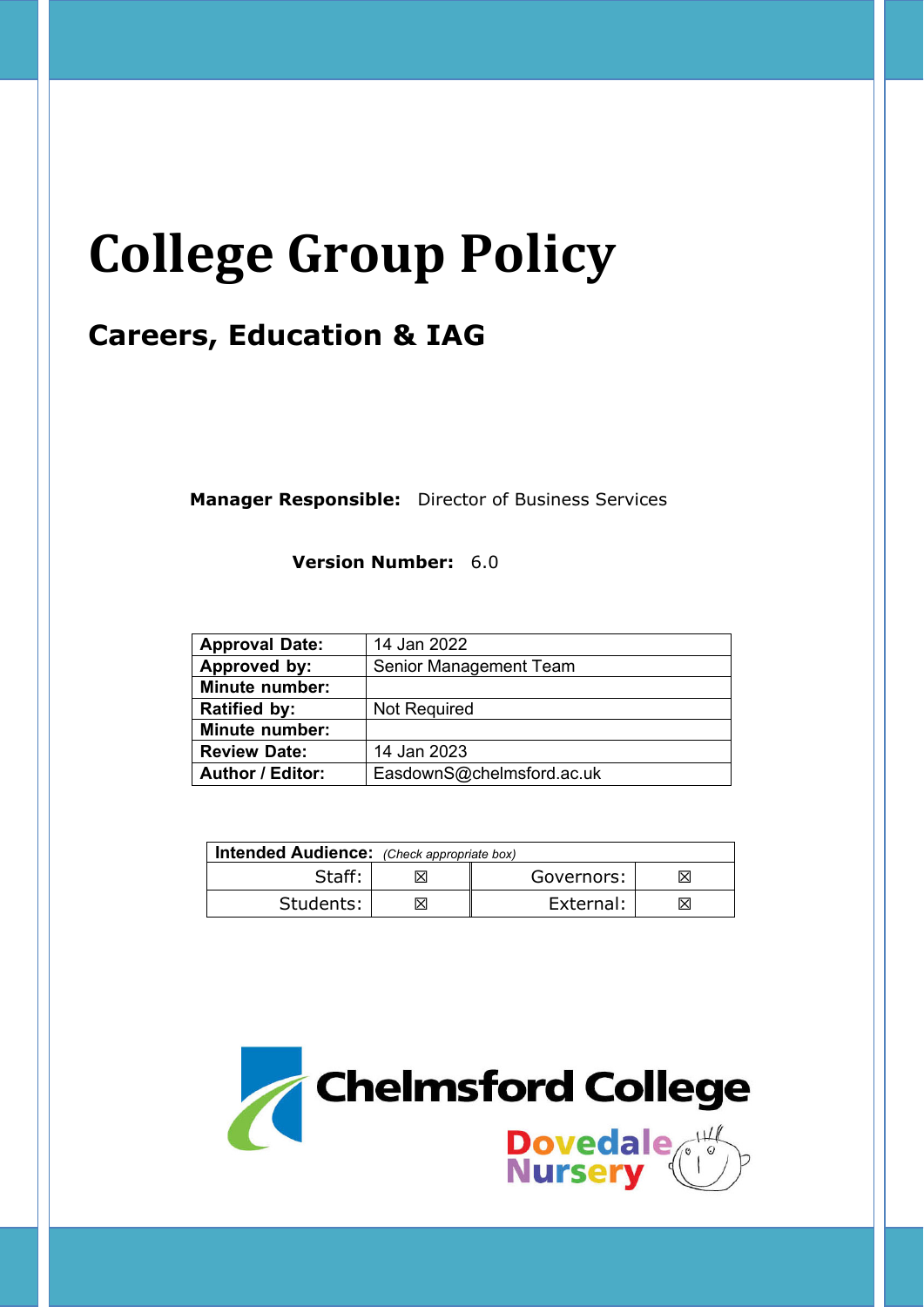#### **AMENDMENT SUMMARY**

| <b>Version Date</b> |             | <b>Remarks</b>              |
|---------------------|-------------|-----------------------------|
| 6.0                 | 14 Jan 2022 | Periodic Review and Update. |

# **Age, Disability, Gender & Race Equality Statement**

Age, Disability, Gender and Race Equality Impact Measures will be set and monitored through analysis of all data related to potential suspected or actual abuse of this policy.

A copy of the Equality Impact Assessment Initial Screening Form is attached as an Annex to this document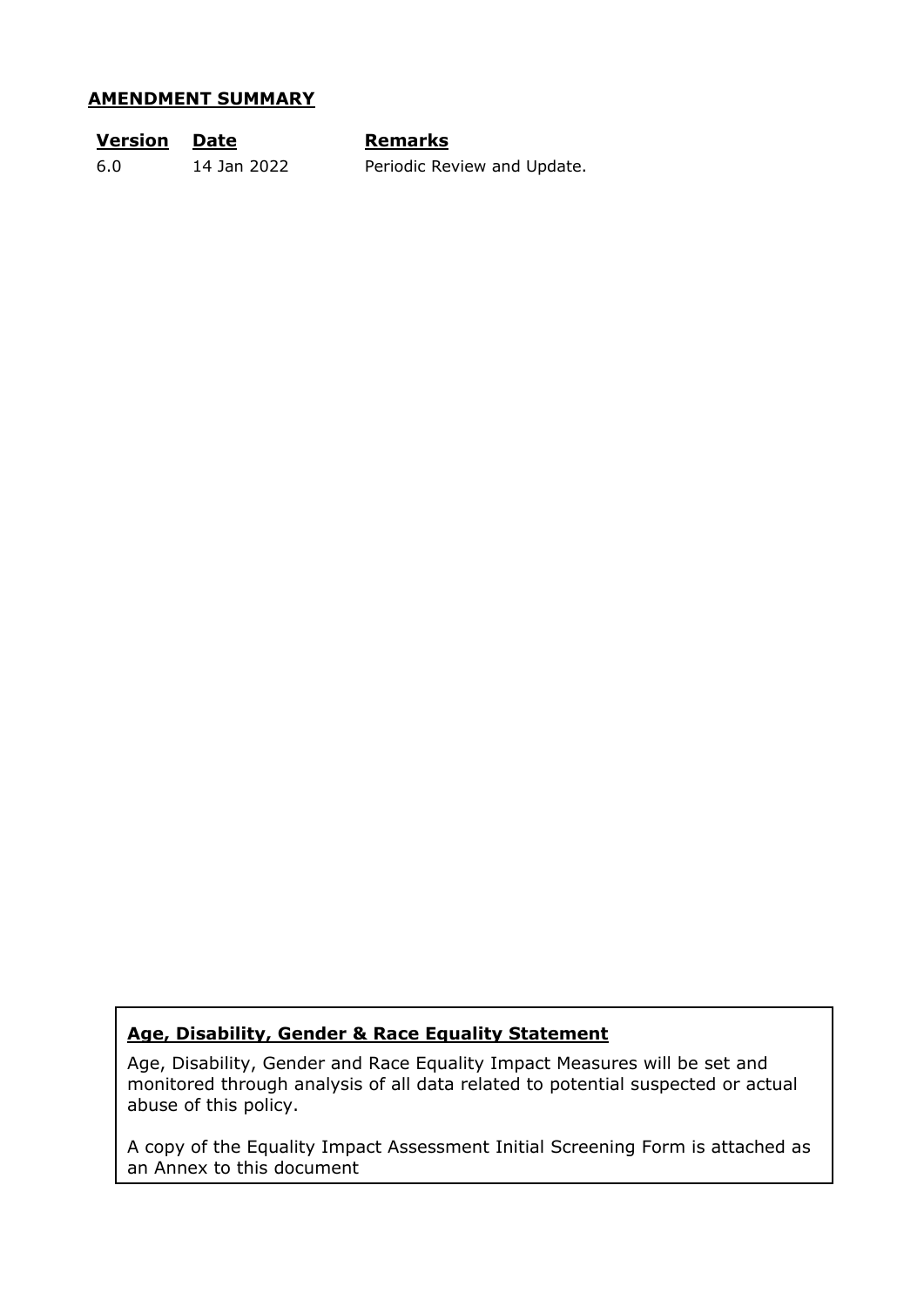**Chelmsford College Careers, Education, Information, Advice and Guidance (CEIAG) Policy has been developed to meet the needs of all learners and potential learners. The policy will be available to staff, students, potential students and parents/carers.**

# **Principles:**

 $\triangleright$  Guidance will be impartial and will give equal emphasis to all types of provision.

- $\triangleright$  The quidance process will be confidential and this will be made explicit to learners. Personal information will **not** be passed on without prior permission. Any limitations on this, e.g. safeguarding issues, will be made clear at the outset.
- $\triangleright$  The quidance process will focus on the needs of the learner whose interests are paramount.
- $\triangleright$  The Careers Advice Zone team will publicise, signpost and ensure the service is accessible to all learners.
- $\triangleright$  Access to CEIAG will be facilitated through a structured and integrated programme of careers education and guidance.

#### **Aims:**

- $\triangleright$  To provide, in a supportive and professional manner, appropriate IAG to learners and potential learners that is timely and responsive to their needs.
- $\geq$  To support inclusion, challenge stereotyping and promote equality of opportunity.
- $\triangleright$  To contribute to strategies aimed at raising the retention and achievement of our learners.
- > To understand the needs of local and national labour markets and to support the continued education and training required to access employment.
- $\triangleright$  To support learners in developing the skills and confidence to make realistic and informed decisions about their future beyond their current programme of study.
- $\triangleright$  To support learners in making the transition from college into higher education, training, employment, traineeships or apprenticeships.
- $\geq$  To continually promote the importance of working towards GCSE Grade 4 in English and maths or Functional Skills level 2.

# **Objectives:**

- $\geq$  To offer IAG services before enrolment/admission to ensure potential learners embark on a programme of study that is appropriate and recognises their aspirations.
- $\triangleright$  To attend open evenings and outside events to ensure that young people in local schools, training providers and in employment have the necessary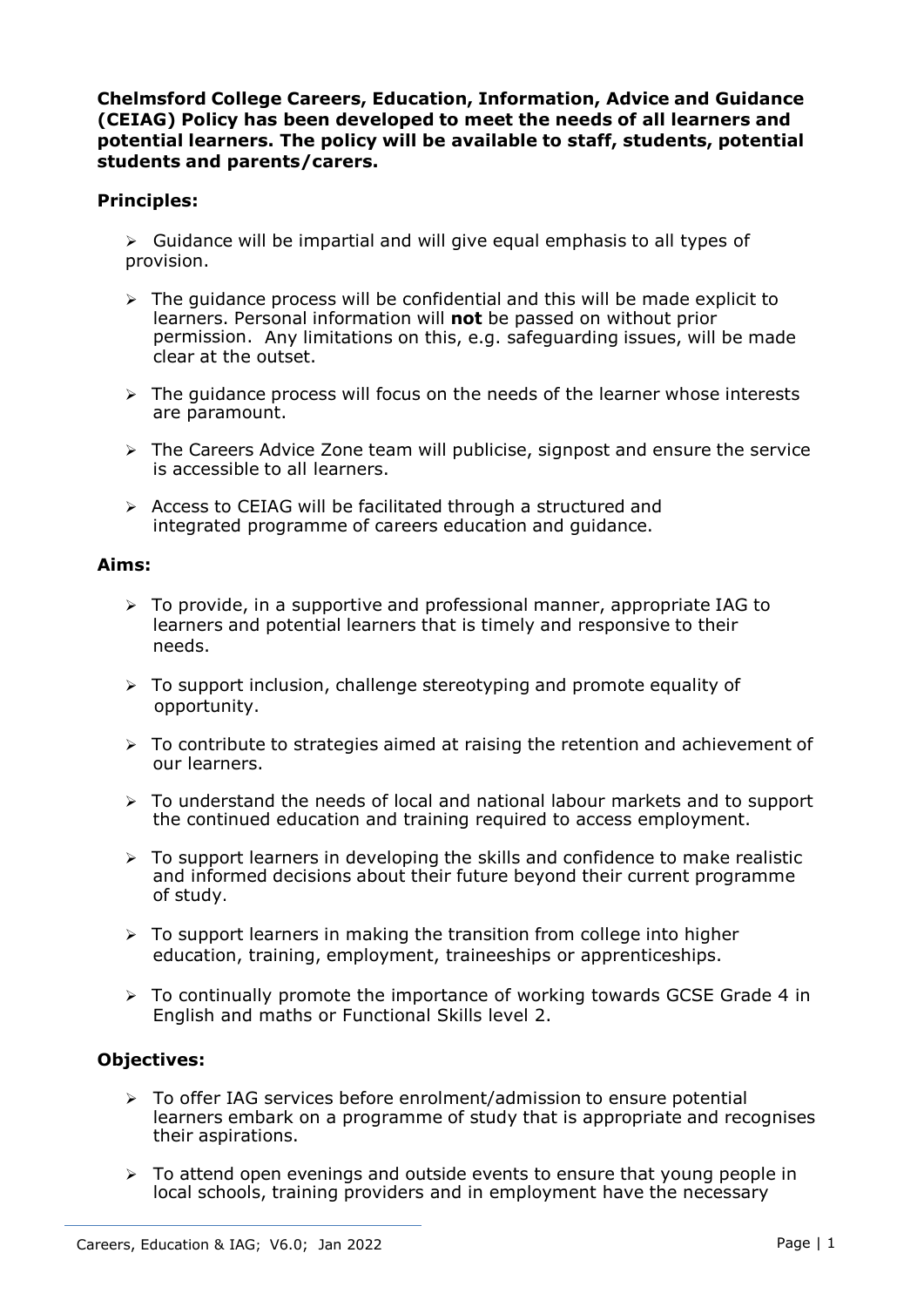information about college provision to enable them to make informed choices.

- $\triangleright$  To support our learners in making informed and realistic decisions about progression from their current programme of study.
- $\triangleright$  To support learners in implementing their career plans, offering assistance with applications, c.v. writing and interview skills.
- $\triangleright$  To make available, in a range of media, information to support decision making for potential and current learners and their parents and carers.
- $\triangleright$  To support learners who may wish to withdraw from their current programme of study, providing them with appropriate IAG for the transition to other options.
- $\triangleright$  To continue our own professional development by attending training, webinars, other virtual events and by working with local employers, training providers, colleges, universities, Essex County Council and our own employer engagement team to keep abreast of local and national labour market information.
- $\triangleright$  To work closely with our local partners, the NEET team, Essex County Council, The Youth Service, Princes Trust, schools, colleges and universities, to support our leavers with their progression.
- $\triangleright$  To work closely with all relevant staff within Chelmsford College and to contribute to their CPD and PDW to ensure that they are up to date with CEIAG and the services that the Careers Advice Zone Team can offer our students.

## **Provision:**

- $\triangleright$  CEIAG will be delivered to study programme students through the Professional Development Programme with support from academic tutors, Learning Coaches, Student Support team and the Careers Advice Zone team where appropriate.
- $\triangleright$  Part time learners will receive CEIAG from the course team and CAZ team when relevant.
- Apprentices receive CEIAG from Work Based Learning Assessors whilst on programme as well as the CAZ team. This is delivered in college and in their workplace dependent on the course they are studying.
- $\triangleright$  All learners will have equal, but proportionate entitlement to the same provision according to their need.
- $\triangleright$  Impartial IAG interviews will be available to all learners, enabling them to progress by setting clear targets and achievable goals.
- $\triangleright$  Group sessions and workshops delivered by the CAZ team, Learning Coaches and outside agencies will be available via the Professional Development Programme and as discreet provision.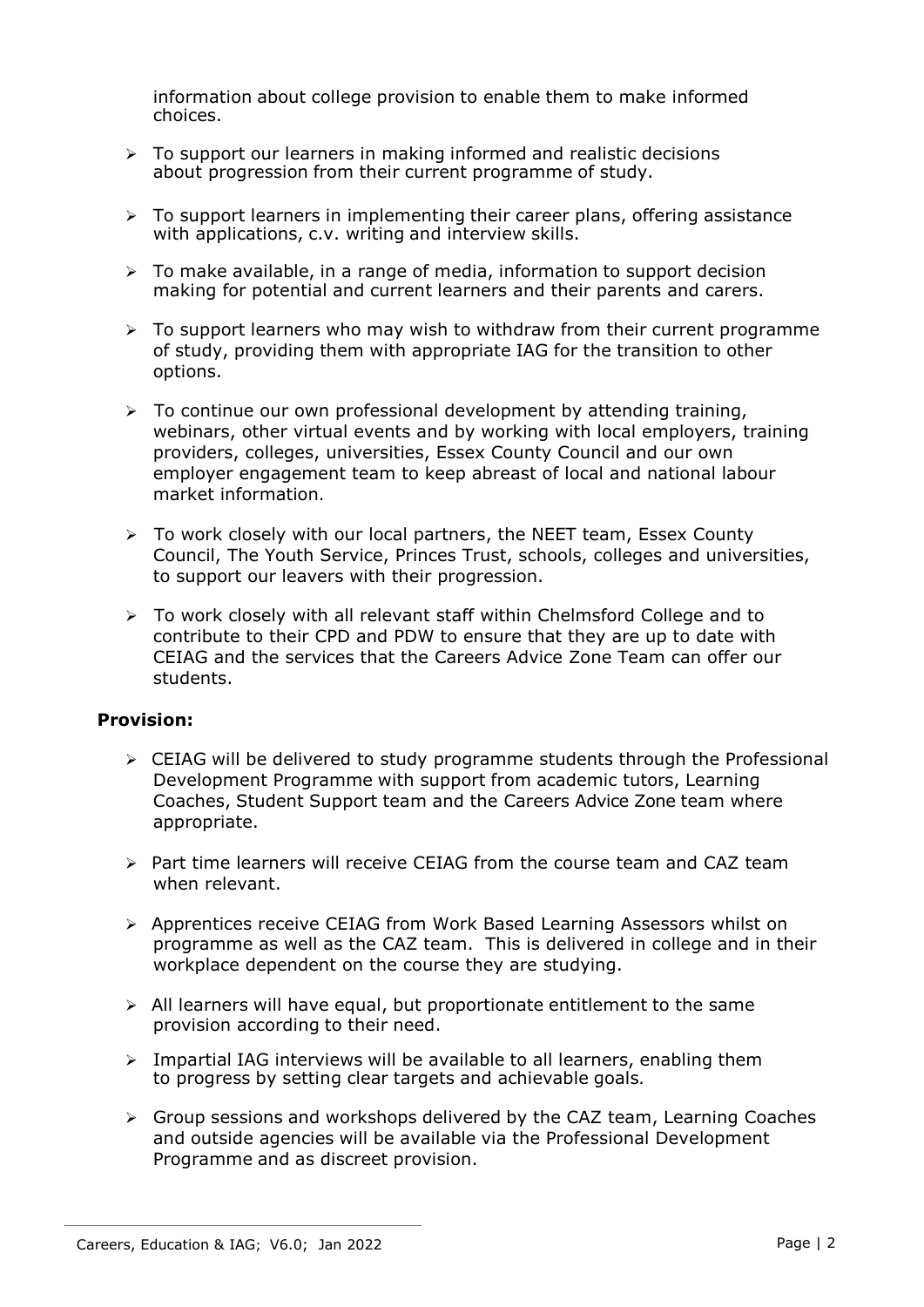- $\triangleright$  Students will have the opportunity to participate in work experience, voluntary work and enrichment activities which support their career aims.
- $\triangleright$  Information will be made available via print-based media in the Learning Resources Centres and Careers Advice Zone. Information will also be made available via the college intranet, the college website, and through social media. Information is also posted out to students and parents and carers.
- $\triangleright$  Students can attend college-based activities related to their current, and future course of study, e.g. Progression Fair, Higher Education and Alternatives to Higher Education Evening, post-exam results service, Showcase Information Events and Industry Days.

## **Review and evaluation:**

The CEIAG policy will be subject to review and will operate within the available resources of the college. Developmental goals will be set against the College priorities, whole college improvement plan and the department's self-assessment review.

The CEIAG programme will be evaluated on the basis of feedback from service users, and more formally via the Matrix framework, the Eight Gatsby Benchmarks through Compass and Ofsted and will be amended and updated as appropriate to ensure quality and relevance of provision.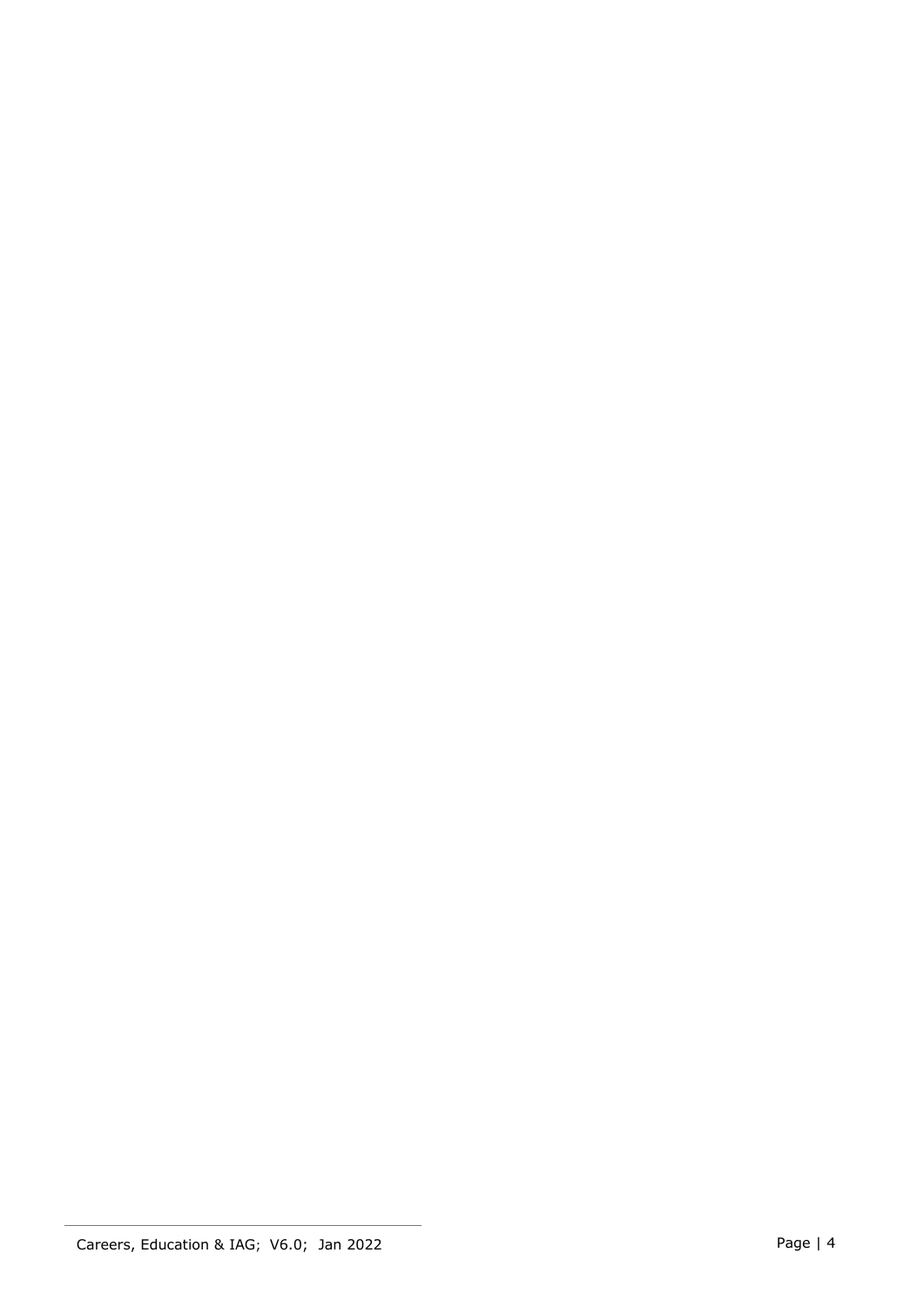# **Equality Impact Assessment (EIA) Initial Screening Form**

Name of the Policy, Procedure, Practice or Proposal being screened:

Careers, Education & IAG Policy

Provide a brief description of its purpose:

This policy describes how information, advice and guidance will be provided to learners and potential learners in order that they can select the most appropriate education pathway to achieved their desired endpoint.

Are there controls in place to monitor the uniform application of this practice? (if no please explain below)

Yes No

Does the policy or process have the potential to affect a particular group disproportionately in either a positive or negative way? Please provide comments with supporting evidence:

The policy is applied uniformly to all learners and is designed to support their own decision making. Thus it will not affect any particular group in a disproportionate way.

If you have identified a medium or high equality impact please complete the following, otherwise leave blank. Add additional comment below the questions as necessary.

| Are there any other policies or practices that need to be |  | <b>No</b> |
|-----------------------------------------------------------|--|-----------|
| assessed alongside this screening?                        |  |           |

Should the policy or practice proceed to a full Equality Impact Assessment?

**Yes No**